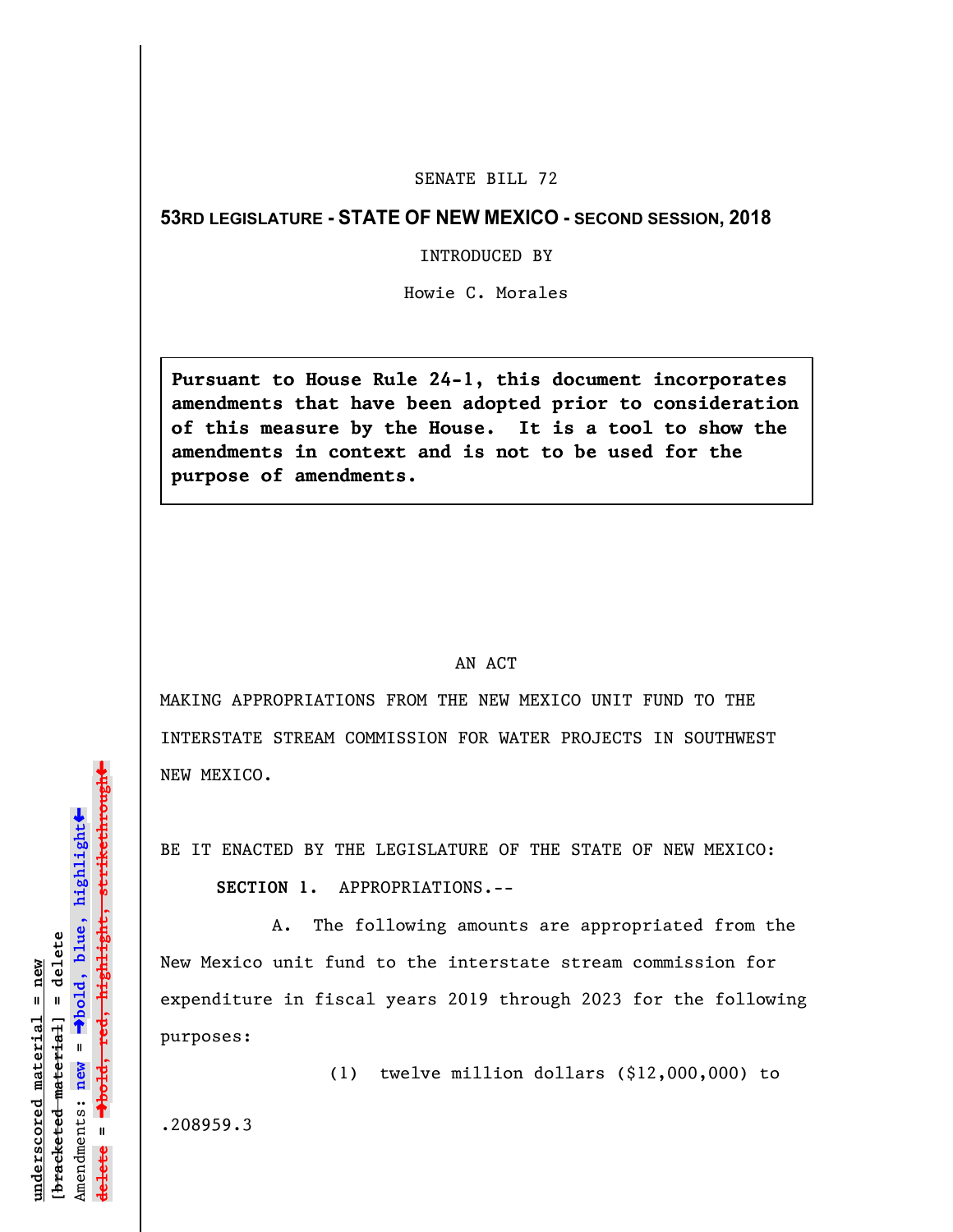fully implement the regional water project providing bulk water supplies to the communities of Hurley, Bayard, Santa Clara, Silver City and intervening public drinking water systems;

(2) thirty-four million dollars (\$34,000,000) to construct water trust board-approved water supply projects in the southwest New Mexico regional water planning area that meet a water supply demand and are included in the approved SCONC→2017 southwest New Mexico council of governments'←SCONC infrastructure capital improvements plans SCONC<sup>+</sup> for fiscal years 2019 through 2023<sup>+SCONC;</sup>

(3) three million five hundred thousand dollars (\$3,500,000) to contract with the bureau of geology and mineral resources at the New Mexico institute of mining and technology to collect new ground water and geologic data to increase understanding of the hydrogeologic framework and ground water quality and SCONCº**improve to develop** improved<SCONC ground water flow models of the Mimbres basin aquifer system, which will provide a scientific basis to increase the resilience of public water supplies from that aquifer system; and

(4) five hundred thousand dollars (\$500,000) to evaluate and plan alternatives for the city of Deming for a remote well field in a comparatively stable area of the Mimbres basin aquifer, based on the work produced by the bureau of geology and mineral resources pursuant to the appropriation .208959.3

 $- 2 -$